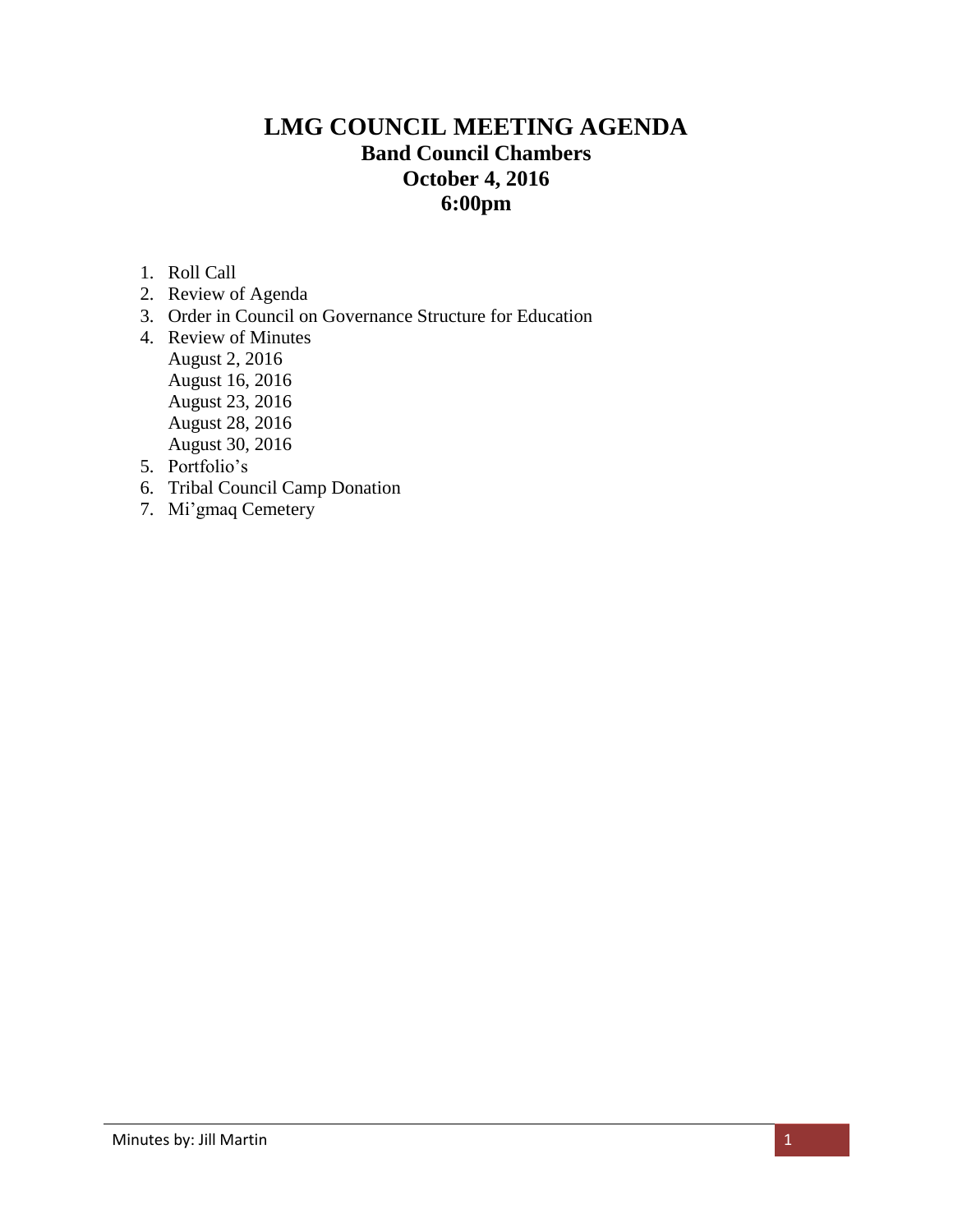# **1. Roll Call**

# **LMG COUNCIL ATTENDEES:**

Chief Darcy Gray Councillor Lorna Sook Councillor Sky Metallic Councillor Wendell Metallic Councillor Gordon Isaac Jr. Councillor Calvin Barnaby Councillor Dr. Cathy Martin Councillor Lloyd Alcon Councillor Sheila Swasson Councillor Chris Wysote

#### **Absent:**

Councillor Kevin Methot (Lobster Fishing) Councillor Annette Barnaby (Death in Family) Councillor John Murvin Vicaire

## **2. Review of Agenda**

A motion was made to accept the Agenda with a few added items**.** 

Moved: Councillor Sheila Swasson Second: Councillor Calvin Barnaby Passed

## **3. Order in Council on Governance Structure for Education**

A briefing was presented on the Governance Structure for Education. Director of Education is looking for a mandate to continue with this update.

A motion was made to add Councillor Dr. Cathy Martin to the Listuguj Mi'gmaq Council of Mi'gmaq Educators.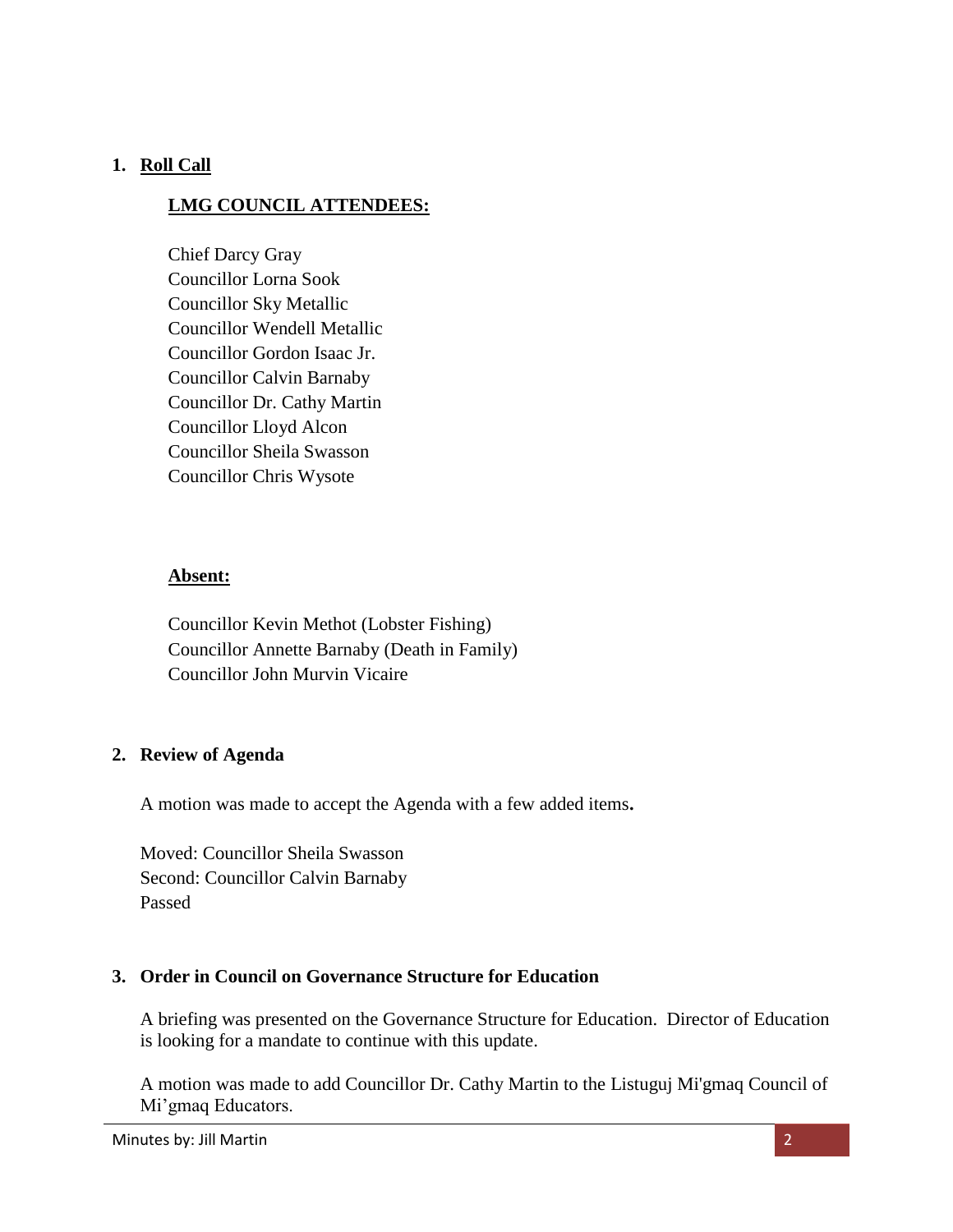Moved: Councillor Calvin Barnaby Second: Councillor Sheila Swasson Abstain: Councillor Lorna Sook, Councillor Dr. Cathy Martin Passed

A motion was made to allow the Director of Education, with the guidance from the Listuguj Mi'gmaq Council of Educators, to carry out the work of reviewing existing governance structures (vision, mission and principles) of the LED, LMDC and the FNRAEC with the objective of creating a single governance structure for education. The council members include, Dr. Fred Metallic, Mike Isaac, Sandra Germain, Darcy Gray and John Martin.

Moved: Councillor Wendell Metallic Second: Councillor: Lloyd Alcon Abstain: Councillor Lorna Sook Passed

## **4. Review of Council Minutes**

## **August 2, 2016**

A motion was made to accept the August 2, 2016 were approved.

Moved: Councillor Dr. Cathy Martin Second: Councillor Chris Wysote Abstain: Councillor Gordon Isaac Passed

#### **August 16, 2016**

A motion was made to accept the August 16, 2016 were approved.

Moved: Councillor Calvin Barnaby Second: Councillor Lloyd Alcon Abstain: Councillor Chris Wysote Passed

## **August 23, 2016**

A motion was made to accept the August 23, 2016 were approved.

Moved: Councillor Dr. Cathy Martin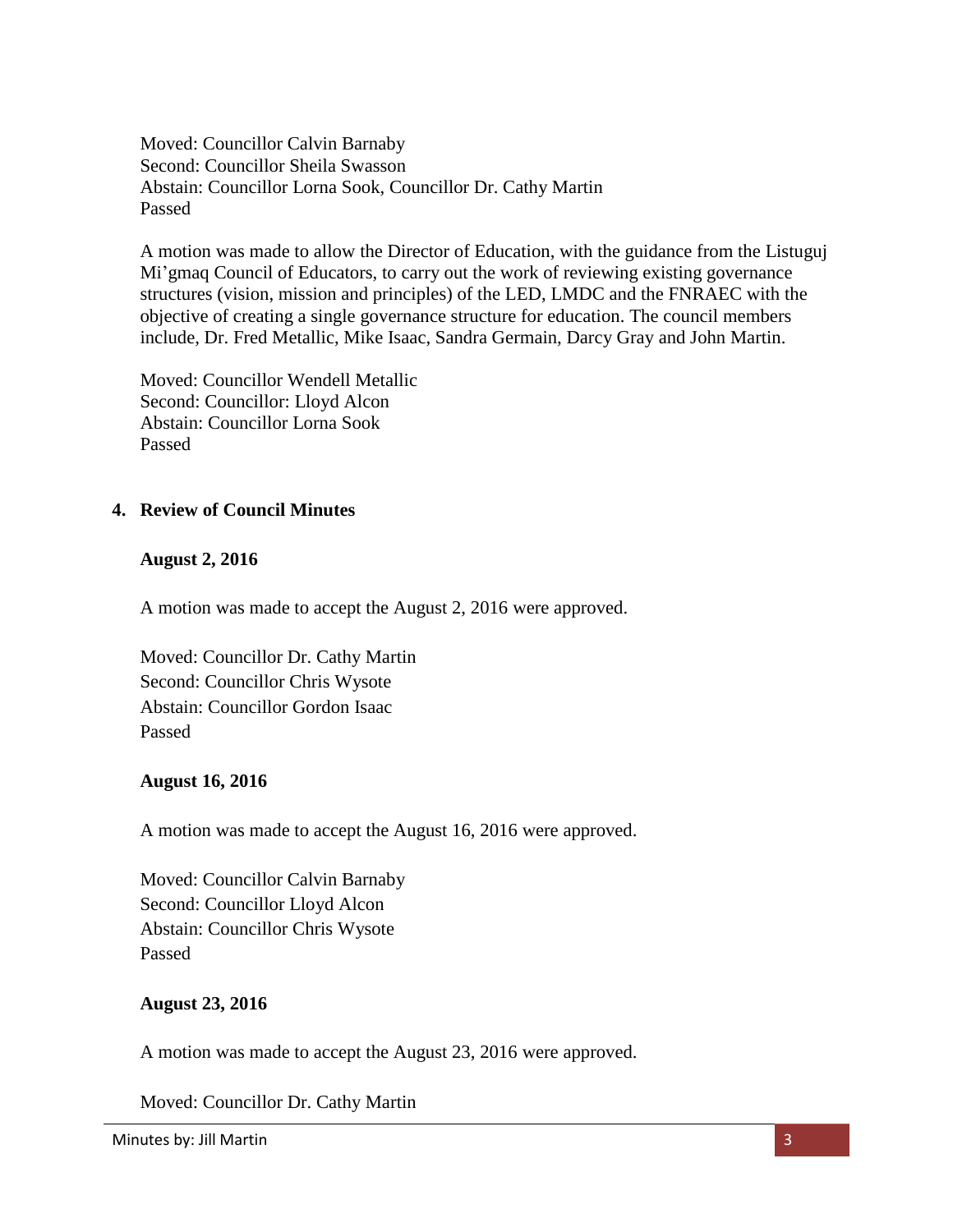Second: Councillor Lloyd Alcon Abstain: Councillor Gordon Isaac Jr, Councillor Chris Wysote, Councillor Calvin Barnaby and Councillor Wendell Metallic Passed

### **August 28, 2016**

A motion was made to accept the August 28, 2016 were approved.

Moved: Councillor Lorna Sook Second: Councillor Chris Wysote Abstain: Councillor Gordon Isaac Jr. Passed

#### **August 30, 2016**

A motion was made to accept the August 30, 2016 with a few minor changes.

Moved: Councillor Lloyd Alcon Second: Councillor Sheila Swasson Abstain: Councillor Dr. Cathy Martin, Councillor Calvin Barnaby, Councillor Lorna Sook and Councillor Annette Barnaby. Passed

## **5. Chief and Council Portfolio's**

It was indicated that more due diligence work needs to be done on portfolio's before selecting.

## **6. Community Camp Donation**

It was indicated that more information needs to be provided and more background work needs to be done.

#### **7. Adjournment**

A motion was made to adjourn the council meeting at 10:15PM

Moved: Councillor Chris Wysote